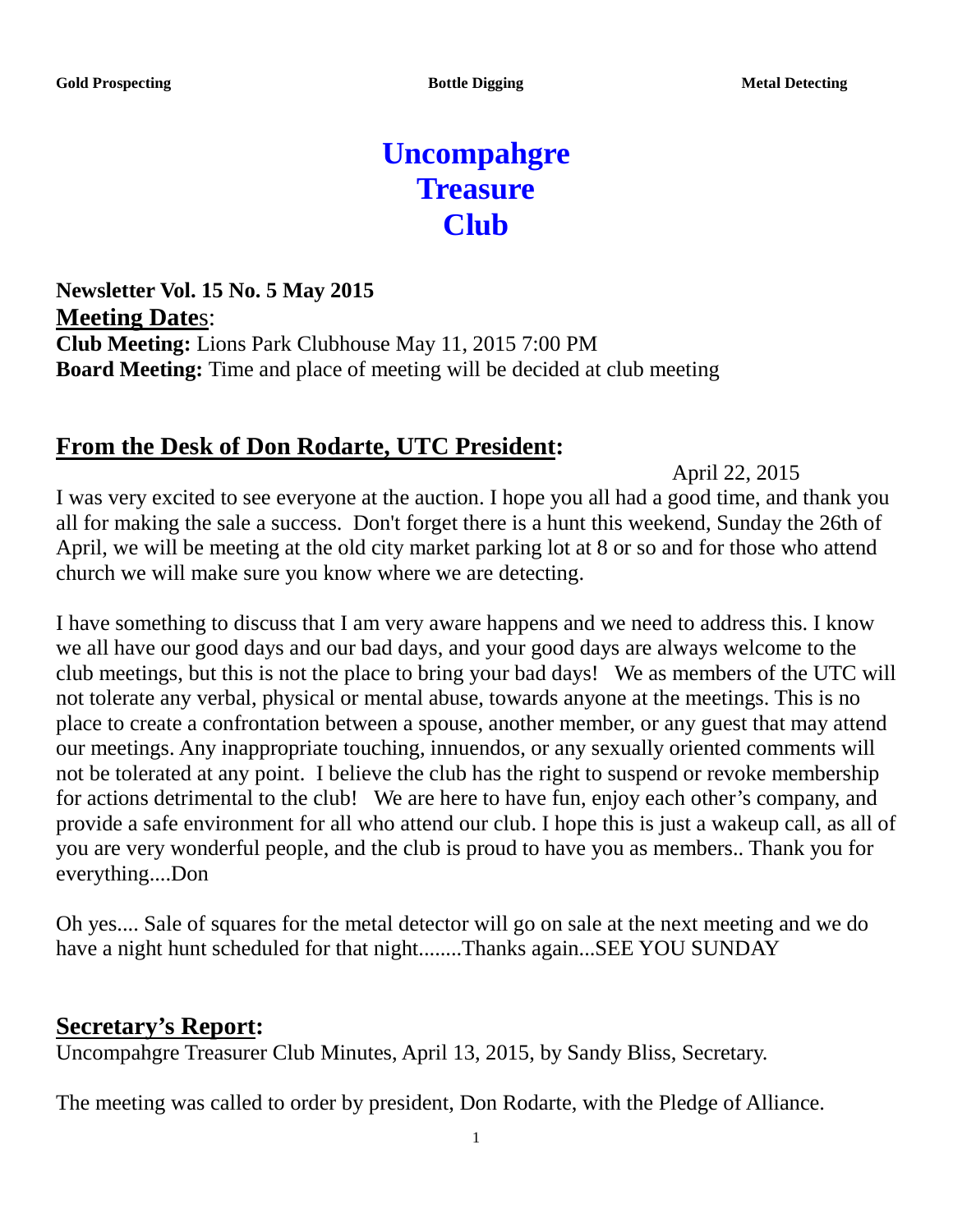The Minutes of the March 9, 2015 meeting were read by Secretary, Sandy Bliss.

Corrections to the March Minutes:

- 1. Don said the Men's Group at the Church of The San Juans in Ridgeway meets on the **3rd** Thursday of each month. Their next meeting is this coming Saturday, April 18<sup>th</sup> at 8:00 a.m.
- 2. Garry also had corrections to the Minutes regarding his information on a possible hunt in the Pinion Bridge location, which he would clarify later in the meeting.

Bill made a motion to approve the Minutes as corrected. Jim seconded the motion and the Minutes were approved by members.

The Treasurer's Report was given by Treasurer, Judy Kuntz. Rick made a motion to approve the Report. It was seconded by Lon and approved by members.

Don extended a warm welcome to all our guests, which included Kourtney (guest of Darlene), Susie Sierra of Brownville, Texas and her fiancé Donnie – also from Texas, but he's been here for 20 years. And the Dambrosios...Kimberly and Rick.

### **New Business**

Don said he will be giving a presentation to the Men's Group of the Church of the San Juans in Ridgeway this coming Saturday morning at 8:00 a.m. And...one of their members who was our visitor from last month, Ken Sloan, a retired geologist, will be giving a presentation to us at our June meeting, which is scheduled for **Monday, June 22nd.** Ken has a lot of knowledge and experience to share with us.

### **Old Business**

Don said he was unable to find another pin pointer for our raffle, however, he was able to obtain a used detector – a very light weight 250 in excellent condition. He said, "It was owned by a little old lady who used it only on Sunday afternoons". So we should be having another raffle soon!

Garry reported that he had driven to Pinion to check out the area for a possible club hunt. He said, "It was a total disaster...junk, rocks, and lots of obstacles around the sides of the creek". He said he has talked with the owners of the property and we have permission to hunt there, but he believes there is quite a risk of someone getting injured. Garry said he drove over 200 miles getting there and back – and he didn't recommend anyone driving over on Hiway 90 – if it rains,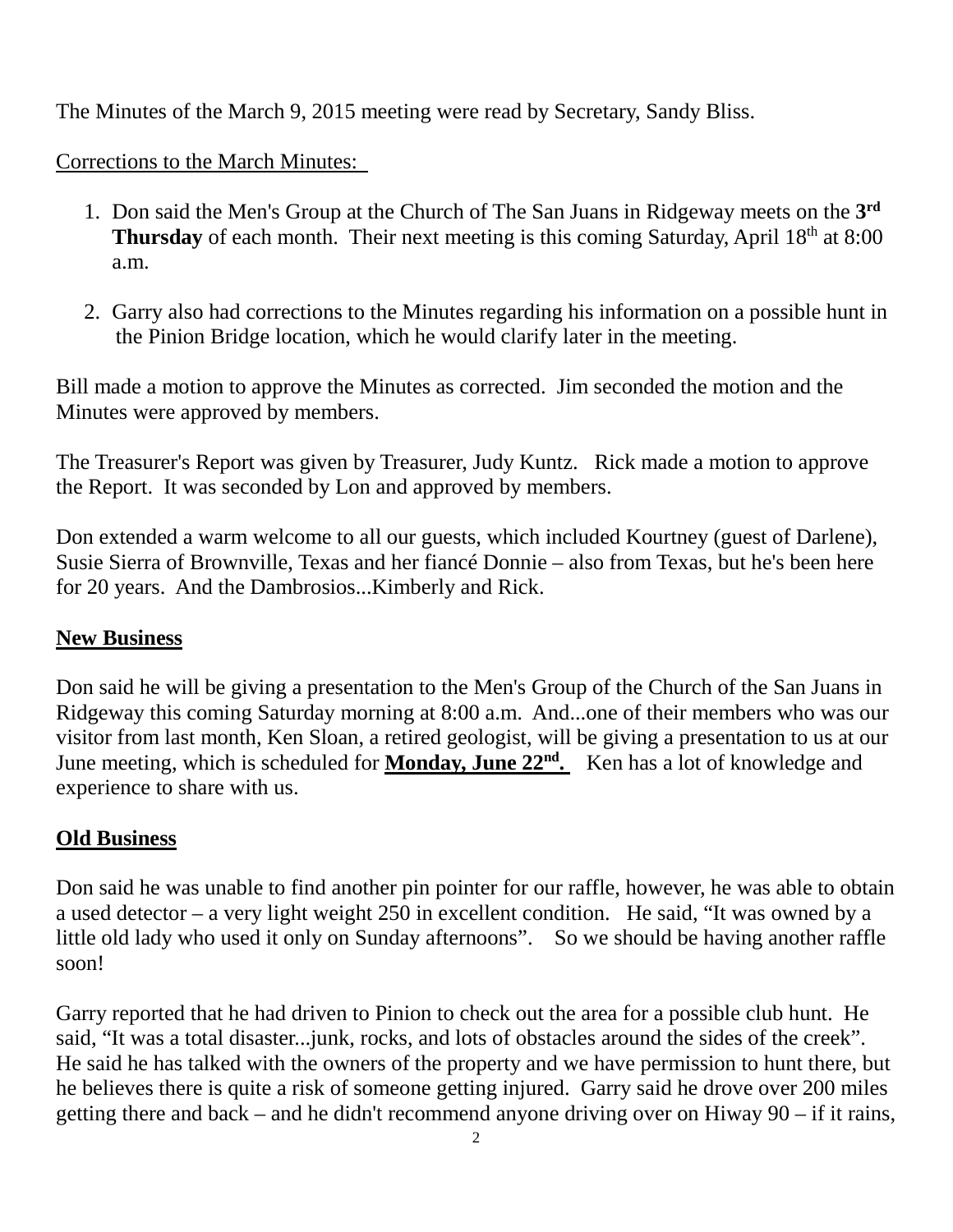"it could be treacherous". He said there is public access for gold panning in the area below the campground. Also across the road are some sites with a number of old buildings. He reminded us that when we are detecting, we are not to go inside any buildings – only detect around them. (Note to members: Again, I may have some of Garry's information wrong, so please check with him for additional clarification.)

Don explained that you can obtain a permit from the BLM to hunt on public use lands. You need only the BLM's permission and only pans and sluice are allowed - no motorized equipment at all. This differs from our Club's Claim forms, which require signatures from BLM and the Club. See Henry Kuntz for the Club's required form.

Discussion followed on the possibility of going to hunt individually or in a group in the Pinion area. Judy suggested it would be safer to go as a group in the event someone gets injured. Don suggested that we wait until later in the year after the run off and members agreed.

#### **Club Hunt**

Garry said we have permission to hunt on a vacant lot with an old house that was built in 1903 or 04. The Historical Society is also involved, so keep this in mind if you find anything that would be of interest to them. The date is **Sunday** – **April 26<sup>th</sup>.** We will meet at 8:00 a.m. at **the downtown City Market.** We will then drive to the site from there. Bring your lunch and plenty of water.

#### **Welcome Home Montrose Veterans Treasure Hunt**

Garry said that volunteers are still needed to help veterans with their detecting adventure on **Thursday - May 14** – from 9am to 2pm. He passed out a sign-up sheet for those available to help. Garry said a total of 3 gold nuggets have been donated by Henry Kuntz and Ben Golden. He's hoping for donations of silver dollars. Judy suggested that a silver necklace that would be detectable would also be great. You can bring your donations to the UTC May meeting on Monday – May  $11<sup>th</sup>$ .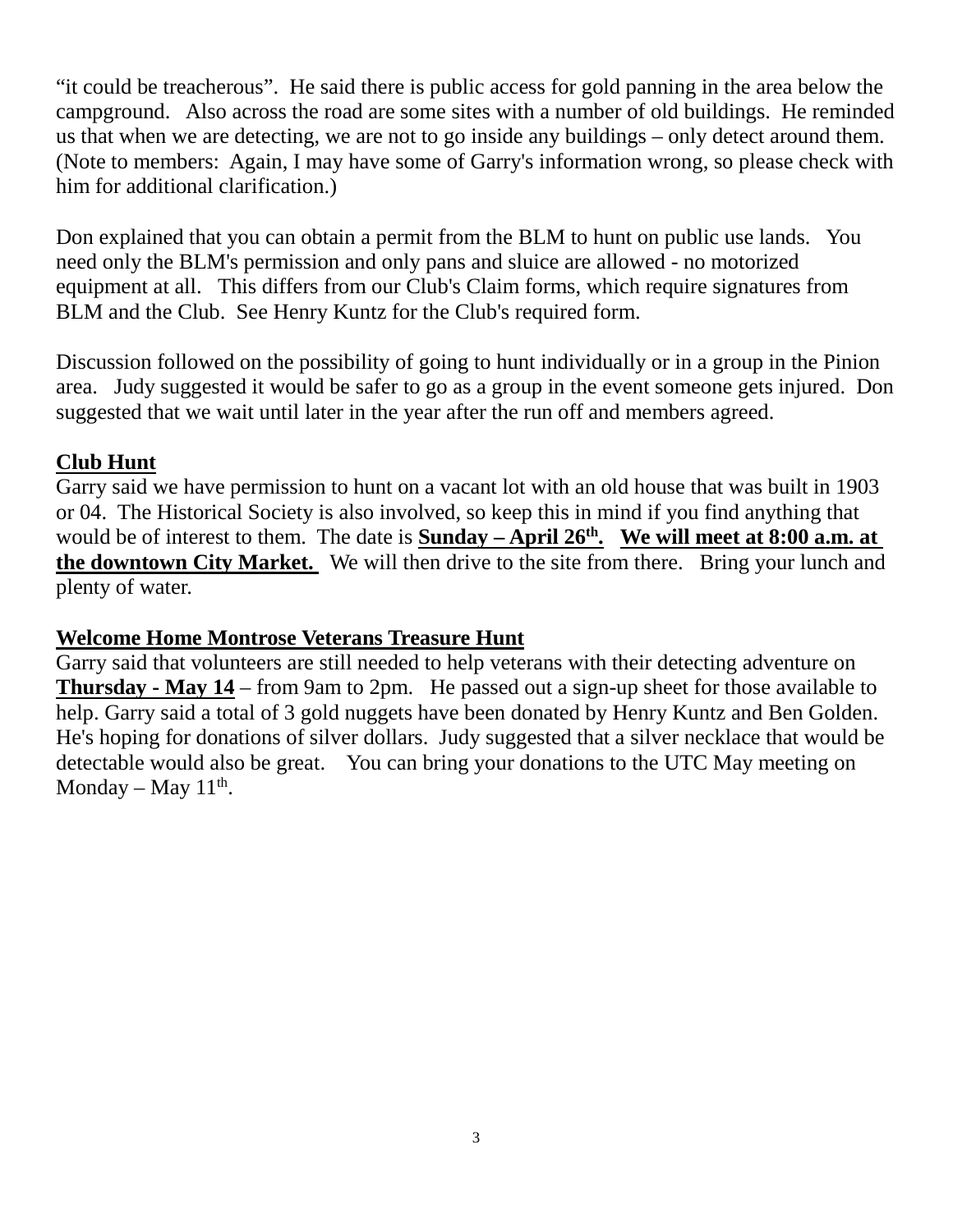## **Find of this Month Winners:**

| Category                            | <b>Winner</b>           | <b>Description</b>         |  |  |  |
|-------------------------------------|-------------------------|----------------------------|--|--|--|
| A US COINS                          | <b>Don Dodds</b>        | 1956 Wheat Penny           |  |  |  |
| <b>B FOREIGN COINS &amp; TOKENS</b> | <b>Don Dodds</b>        | <b>Mexican 50 Centavos</b> |  |  |  |
| <b>CJEWELRY (SILVER &amp; GOLD)</b> | <b>No Entry</b>         | <b>No Entry</b>            |  |  |  |
| <b>D JEWELRY</b>                    | Earl Bryan              | <b>Bracelet</b>            |  |  |  |
| <b>E NON METALLIC TOYS</b>          | <b>Judy Kuntz</b>       | <b>Toy Ball</b>            |  |  |  |
| <b>F NON METALLIC RELICS</b>        | <b>Garry Melugin</b>    | <b>Insulator</b>           |  |  |  |
| <b>G RELICS</b>                     | <b>Garry Melugin</b>    | Old Iron                   |  |  |  |
| <b>H MODERN METALLIC</b>            | <b>Judy Kuntz</b>       | Knife                      |  |  |  |
| <b>I MINERAL SPECIMENS</b>          | <b>Corole O'Donnell</b> | <b>Quartz Crystals</b>     |  |  |  |
| <b>J DISPLAYS</b>                   | <b>Don Dodds</b>        | <b>Display</b>             |  |  |  |
| <b>FIND OF THE MONTH</b>            | <b>Garry Melugin</b>    | Old Iron                   |  |  |  |

## **Find of the Month Scoreboard:**

| Numbers in red denote find of month winners |                |    |                   |                                                  |  |  |        |          |          |              |
|---------------------------------------------|----------------|----|-------------------|--------------------------------------------------|--|--|--------|----------|----------|--------------|
| <b>NAME</b>                                 | <b>Dec-14</b>  |    |                   | Jan-15 15-Feb 15-Mar 15-Apr May-15 15-Jun 15-Jul |  |  | 15-Aug | $15-Sep$ | $15-Oct$ | <b>TOTAL</b> |
| <b>Culver, Rick</b>                         | 3              | 4  | 5                 | 4                                                |  |  |        |          |          |              |
| <b>Bryan, Earl</b>                          |                |    |                   | 1                                                |  |  |        |          |          |              |
| Davis, Tom                                  |                | 13 | $12 \overline{ }$ |                                                  |  |  |        |          |          |              |
| <b>Dodds Sharon</b>                         |                |    | 1                 |                                                  |  |  |        |          |          |              |
| Dodds, Don                                  |                | 1  |                   | 6                                                |  |  |        |          |          |              |
| Forrey, John                                |                | 13 |                   |                                                  |  |  |        |          |          |              |
| Golden, Ben                                 | 4              | 6  | 3                 |                                                  |  |  |        |          |          |              |
| <b>Helmick, Lon</b>                         |                | 1  |                   | 1                                                |  |  |        |          |          |              |
| <b>Kuntz, Henry</b>                         |                | 5  | 6                 | 4                                                |  |  |        |          |          |              |
| <b>KUNTZ, Judy</b>                          | 5              | 8  | $\overline{I}$    | 9                                                |  |  |        |          |          |              |
| Lamb, Troy                                  | 1              |    |                   |                                                  |  |  |        |          |          |              |
| Lowe, Jim                                   | $\overline{2}$ |    | $\overline{2}$    | 1                                                |  |  |        |          |          |              |
| <b>Melugin, Garry</b>                       |                | 3  |                   | 7                                                |  |  |        |          |          |              |
| O'Donnell, Bob                              |                |    |                   | 1                                                |  |  |        |          |          |              |
| O'Donnell, Carole                           | 1              |    |                   | 3                                                |  |  |        |          |          |              |
| Rodarte, Don                                | 4              | 4  |                   |                                                  |  |  |        |          |          |              |
| Scheideman, Sandy                           | 5              |    |                   |                                                  |  |  |        |          |          |              |
| Waugh, Jim                                  | $\mathbf{1}$   |    |                   |                                                  |  |  |        |          |          |              |

## **Pull Tab Summary: Birthdays in May:**

| <b>NAME</b>         | <b>NO. OF TABS</b> |  |  |  |  |
|---------------------|--------------------|--|--|--|--|
| <b>Sharon Dodds</b> | 150                |  |  |  |  |
| Ben Golden          | 34                 |  |  |  |  |
| Lon Helmick         | 44                 |  |  |  |  |
| <b>Tom Davis</b>    | 34                 |  |  |  |  |
| Carole O'Donnell    | 14                 |  |  |  |  |

| Earl Bryan           |
|----------------------|
| <b>Nancy Collum</b>  |
| <b>Thomas Davis</b>  |
| Sherri Lamb          |
| <b>Duane Renfrow</b> |
| Jasper Sandoval      |
| <b>Gary Shier</b>    |
| Karla Waltz          |

4